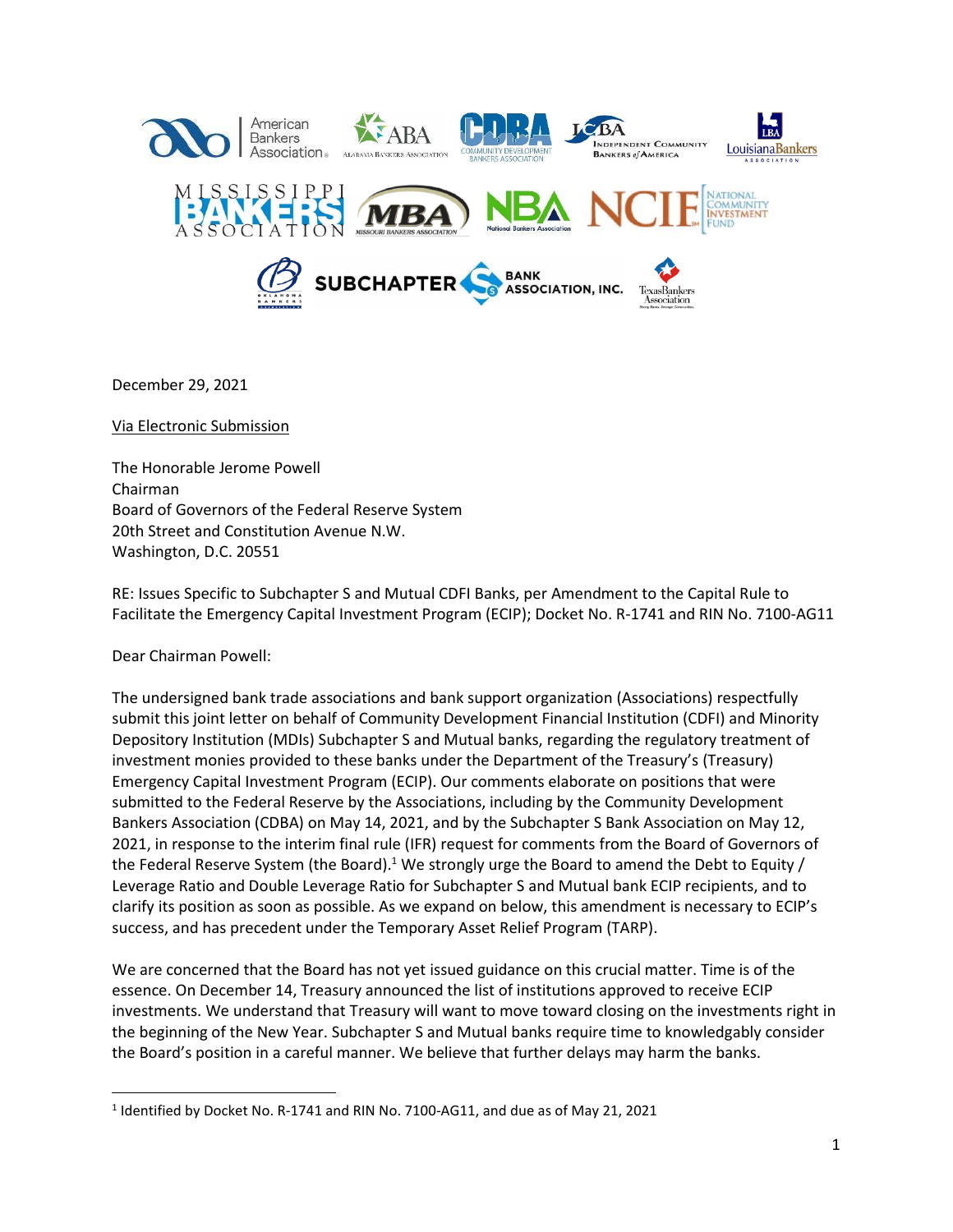As you know, the ECIP was created to encourage low- and moderate-income community financial institutions to augment their efforts to support small businesses and consumers in their communities. Under the program, Treasury is providing up to \$9 billion in capital directly to depository institutions that are certified CDFIs or MDIs to, among other things, provide loans, grants, and forbearance for small businesses, minority-owned businesses, and consumers, especially in low-income and underserved communities, that may be disproportionately impacted by the economic effects of the COVID-19 pandemic.

**Sub S structures are common throughout the CDFI bank and MDI industries, and they are strongly represented among ECIP recipients – 34 out of the 101 bank recipients have Sub Chapter S elections (One is a Mutual) – 28 are CDFIs, and 6 are MDIs.** However, these banks are heavily disfavored (versus C Corps) under the terms of the ECIP program and existing Board regulatory requirements, especially due to their limitation to receiving Sub Debt only, rather than preferred equity. Without the adjustments outlined below, tremendous opportunity will be lost and ECIP will fall short of meeting its Congressionally mandated purpose. Distressed communities served by Subchapter S and Mutual CDFI and MDI banks will see only a fraction of the benefit relative to those served by C Corps without material changes to the regulatory treatment of ECIP capital.

RECOMMENDATION: AMEND THE DEBT TO EQUITY / LEVERAGE RATIO AND DOUBLE LEVERAGE RATIO FOR SUB S AND MUTUAL BANKS

We strongly recommend that the Board modify the Small Bank Holding Company Policy Statement (the Policy Statement) and create an ECIP-specific exception under Section 2.C (Dividend restrictions). This exception should allow S Corp and Mutual bank holding companies to exceed a 1.0:1 debt-to equity ratio and still issue dividends. Because S Corp and Mutual CDFI banks and MDIs are small organizations, it will be impossible for many of them to keep their debt-to-equity ratios at 1.0:1 while accepting the amounts Congress authorized and Treasury has offered. As an example, some banks estimate that the current regulations would variously limit S Corp and Mutual banks' ECIP capital to only 2% or 5% of assets, a fraction of the potential (up to 15% for banks with assets greater than \$2 billion, 25% for those \$500 million to \$2 billion, and 30% for those under \$500 million) allowed under ECIP rules.

Providing such an exception to exclude 100% of ECIP Sub Debt from the Board's Debt to Equity and Double Leverage Ratios would be consistent with the position the Board took with respect to the Temporary Asset Relief Program (TARP), established by the Emergency Economic Stabilization Act of 2008. At the time TARP was established, the Board amended Section 2.A of the Policy Statement to add language clarifying that:

*"Notwithstanding any other provision of this policy statement and for the purposes of compliance with paragraphs 2.C [Dividend Restrictions]… a bank holding company that has made a valid election to be taxed under Subchapter S…may exclude from debt subordinated debentures issued to the United States Department of the Treasury under [TARP]".* 

Further, we urge the Board to modify the bank holding company double-leverage ratio as part of its overall safety and soundness supervisory review of the organization. The double-leverage ratio is generally computed by dividing the bank holding company's investment in the banking subsidiary by its total equity capital. A double-leverage ratio will be considered by the Board to be high once it exceeds 120%. At this point, the bank holding company may become subject to additional regulatory scrutiny by